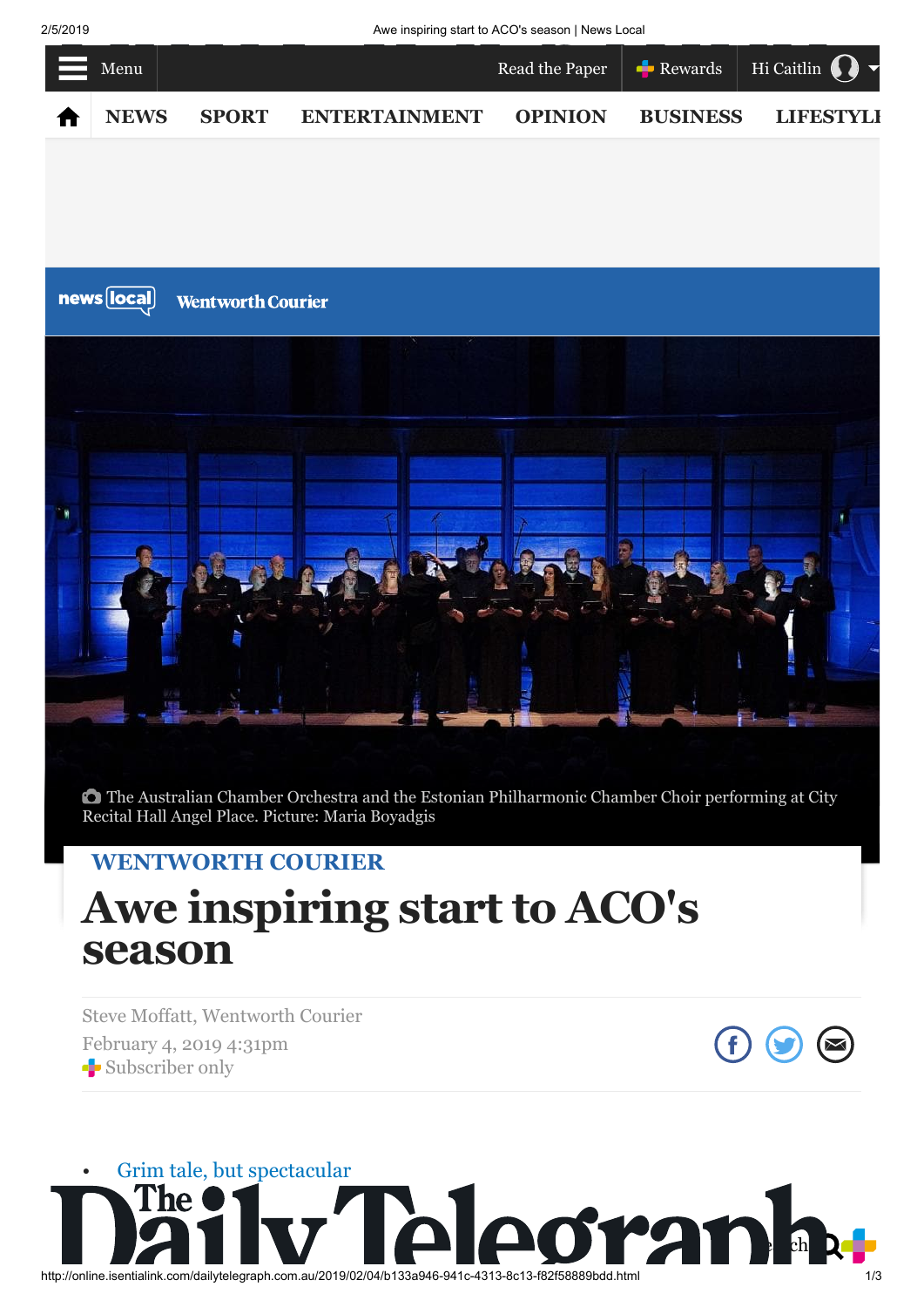

The awe came not just from the feted musicianship of Richard Tognetti and his band, but also from listening to the world-renowned Estonian Philharmonic Chamber Choir in their second collaboration with the orchestra after a 20-year hiatus.

The inspiration was the music of Johann Sebastian Bach and the world's most performed living composer Arvo Part, who has written several pieces for his compatriots making the EPCC the last word in interpreting his works.

The Part element of the program covered works choral and instrumental from different eras of the composer's life. The Toccata from Collage based on the notes BACH was written in his experimental atonal phase when Estonia was still under Soviet domination, while Summa is an early example of his famed "tintinnabulation" style, along with the Berlin Mass that closed the evening.

Bach was represented by four of his motets, including the wonderful Komm, Jesu, komm and Singet dem Herrn ein neues Lied, which featured solo spots for several of the choristers.

The program was rounded out by Peter Sculthorpe's Djilile, or "whistling-duck on a billabong", based on an Aboriginal chant, and another EPCC showcase in Ukrainian composer Galina Grigorjeva's In Paradisum.

## **POWERFUL**

The first thing that strikes you about the EPCC is the blending of timbres, seamless control of dynamics and how the choir breathes as one.

This was beautifully illustrated in the opening work, Part's Da pacem Domine, his achingly beautiful and powerful memorial to the victims of the 2004 Madrid terrorist train bombings. Hilliard Ensemble founder and former EPCC conductor Paul Hillier describes the work as carefully placed stones in a Zen garden and it gave the listener the chance to hear the individual beauty of each of the 25 voices as well as the peerless sound of the ensemble.

Tognetti conducted the program with characteristic attention to detail and there was a feeling of joy and celebration in all he and the musicians around him brought to the evening.

The concert is repeated at City Recital Hall Angel Place on Tuesday, February 5, at 8pm and at 7pm on Wednesday, February 6. I strongly recommend you try to get there — you won't hear singing and playing like this for a long time to come